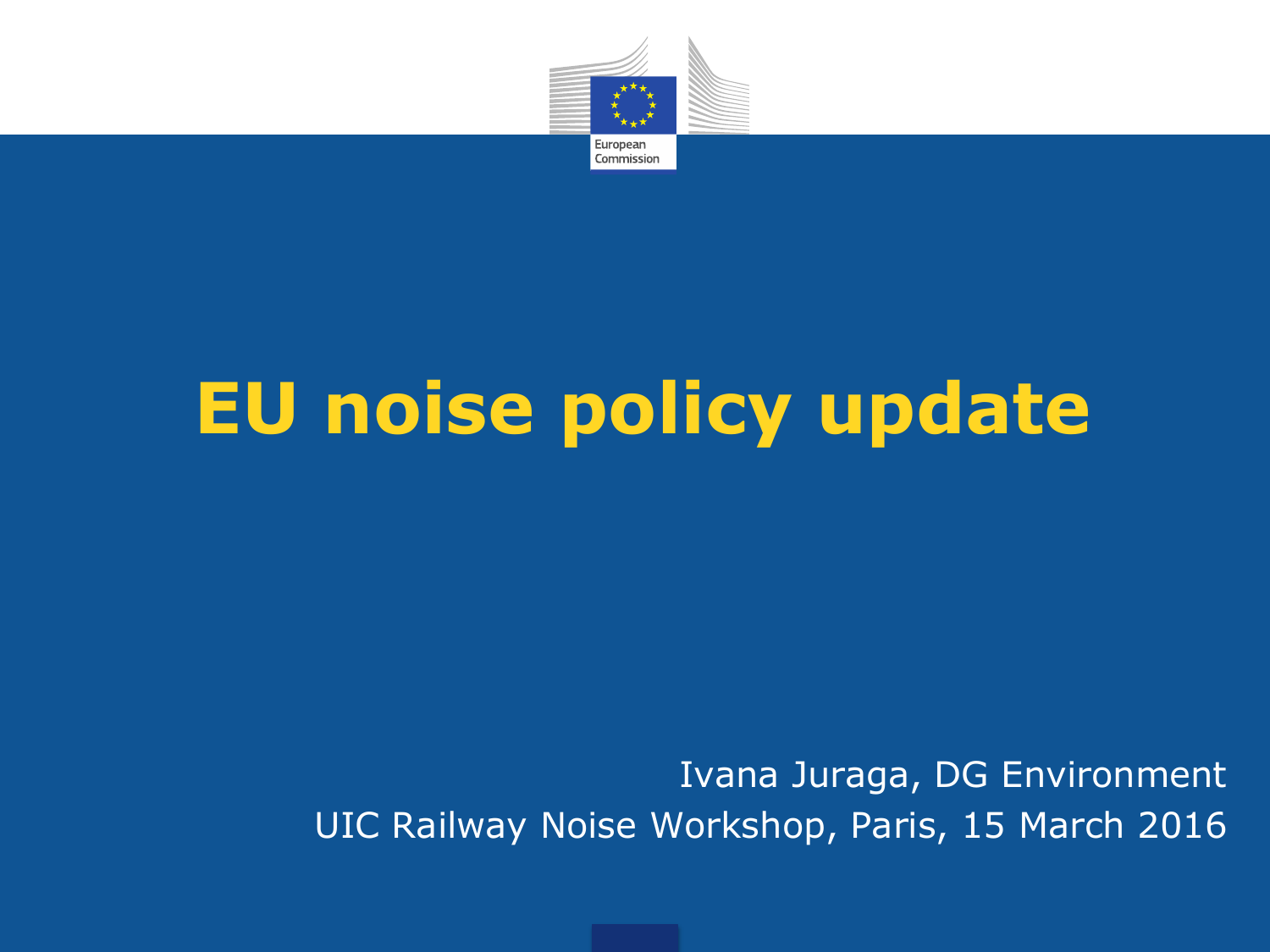

## **Contents**

- Revision of Annex II
- Revision of Annex III
- **≻ END Refit** 
	- $\triangleright$  Preliminary findings on implementation
	- $\triangleright$  Preliminary findings on evaluation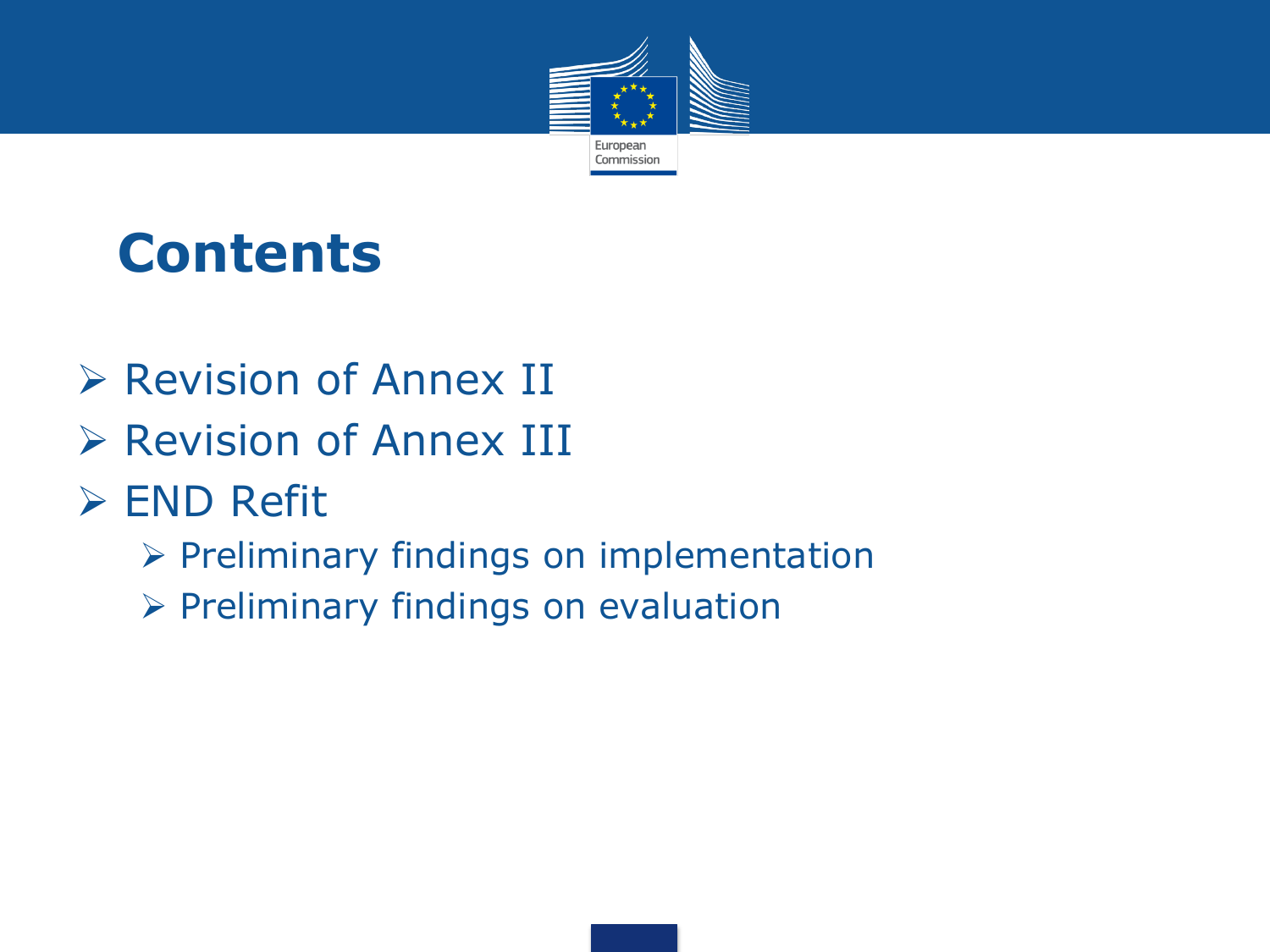# **Revision of Annex II**



- $\triangleright$  lack of comparable and common assessment methods  $\rightarrow$ inconsistencies in exposure estimates between different countries
	- $\triangleright$  within a single country
	- $\triangleright$  across the reporting rounds

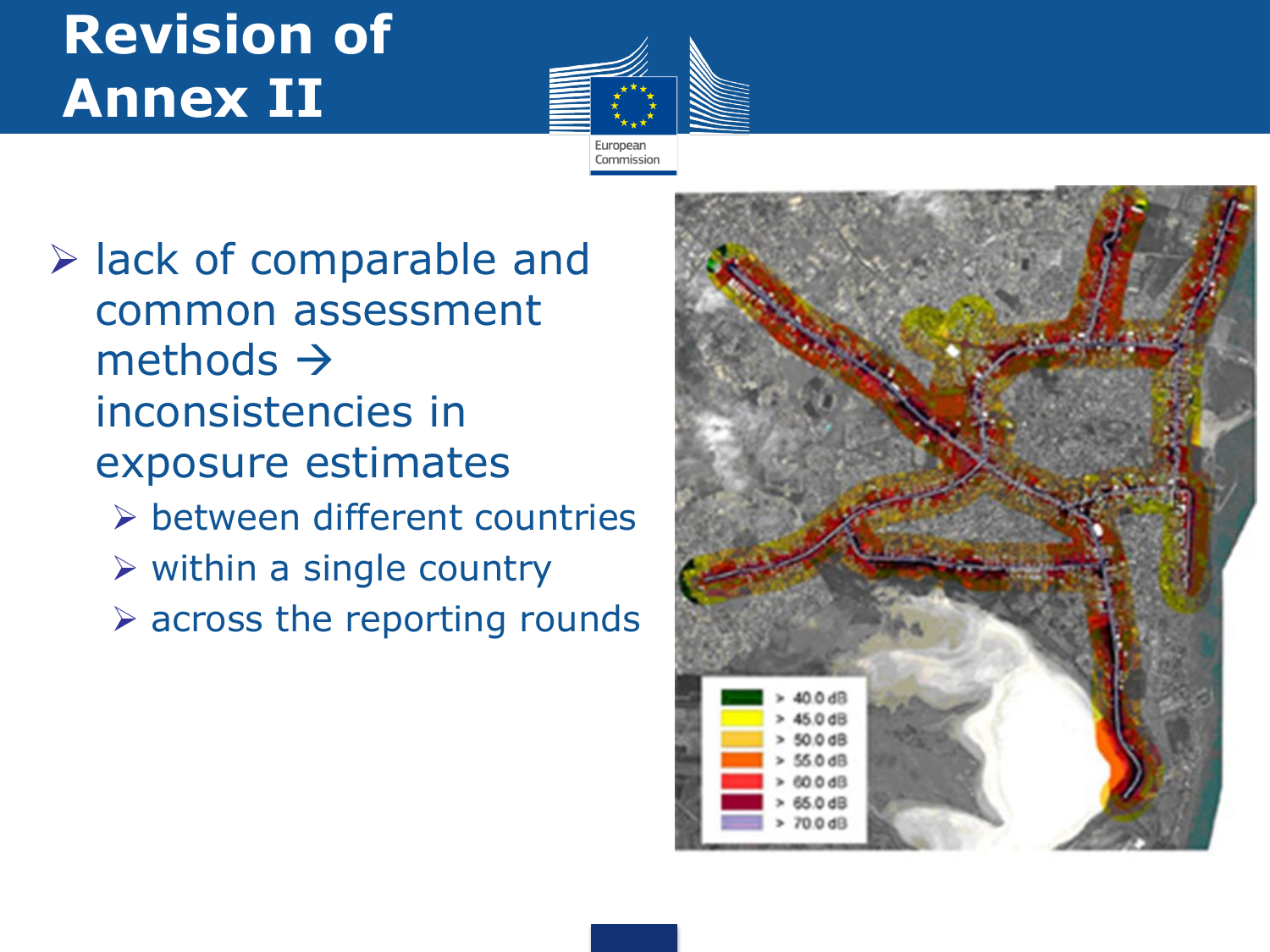# **Revision of Annex II**



### $\triangleright$  COMMISSION DIRECTIVE (EU) 2015/996 = CNOSSOS-EU

### $\triangleright$  legislative process:

- $\triangleright$  July 2014 positive opinion from Noise Regulatory Committee
- $\triangleright$  second half of 2014 translation into 24 official EU languages
- $\triangleright$  first quarter of 2015 scrutiny procedure by European Parliament and Council
- $\geq 1$  July 2015 publication in Official Journal

### $\triangleright$  next steps

- $\triangleright$  COM to explore ways to discuss emerging implementation issues with MS as they arise
- $\geq$  after 31 December 2018 mandatory implementation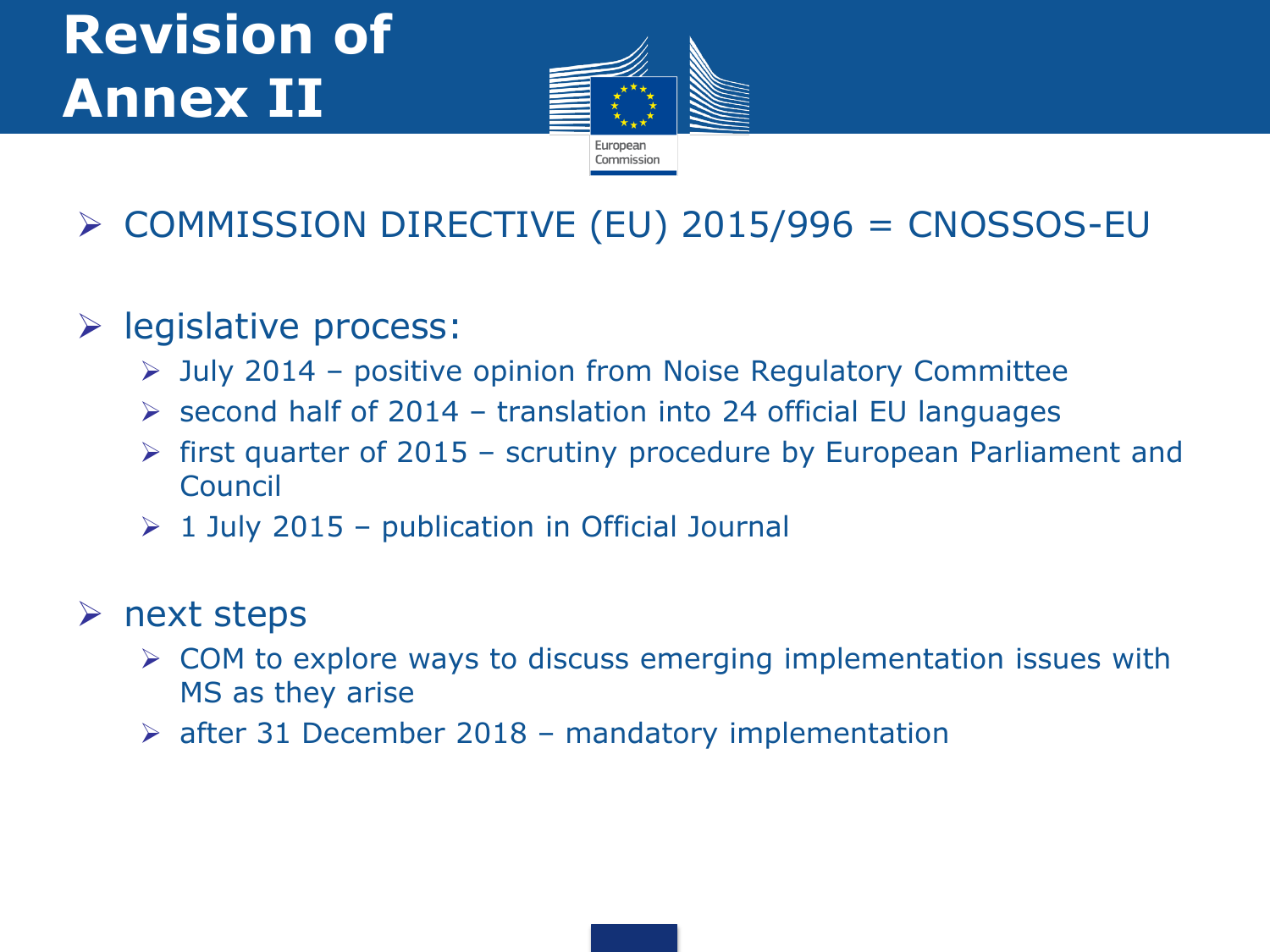# **Revision of Annex III**



- $\triangleright$  establish methods to assess the harmful effects of noise by means of dose-effect relations
- should concern:
	- $\triangleright$  annoyance  $\sim$  Lden
	- $\triangleright$  sleep disturbance  $\sim$  Lnight

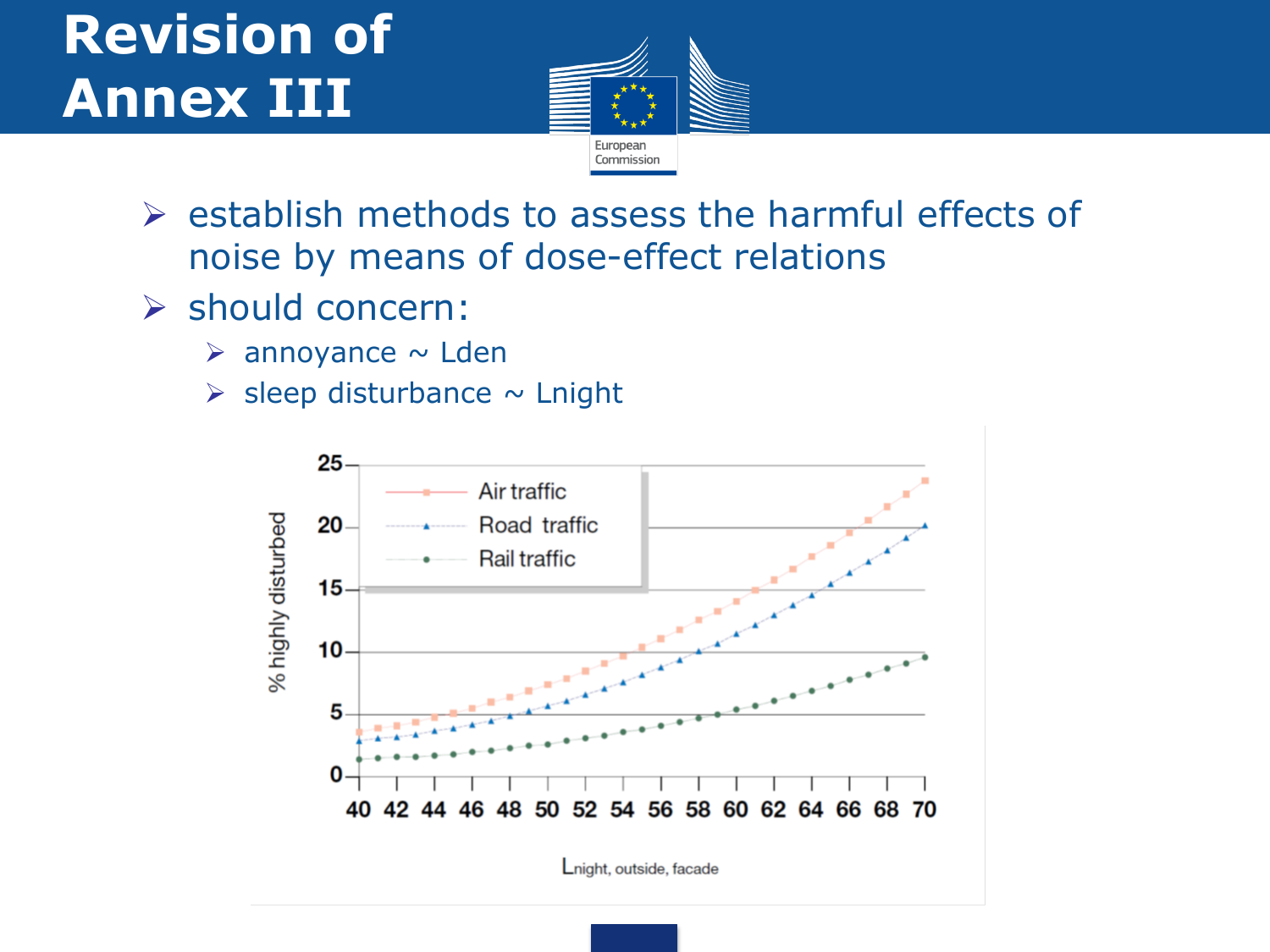# **Revision of Annex III**



### **Process**

- $\triangleright$  Feb 2015 first meeting of Noise Regulatory Committee on this topic
- $\triangleright$  Sep 2015 first draft developed by COM (with placeholders), discussion in Committee

### **Planned next steps**

- $\geq$  2016 fine-tuning of the draft
- $\geq 2016/2017 \text{vote}$

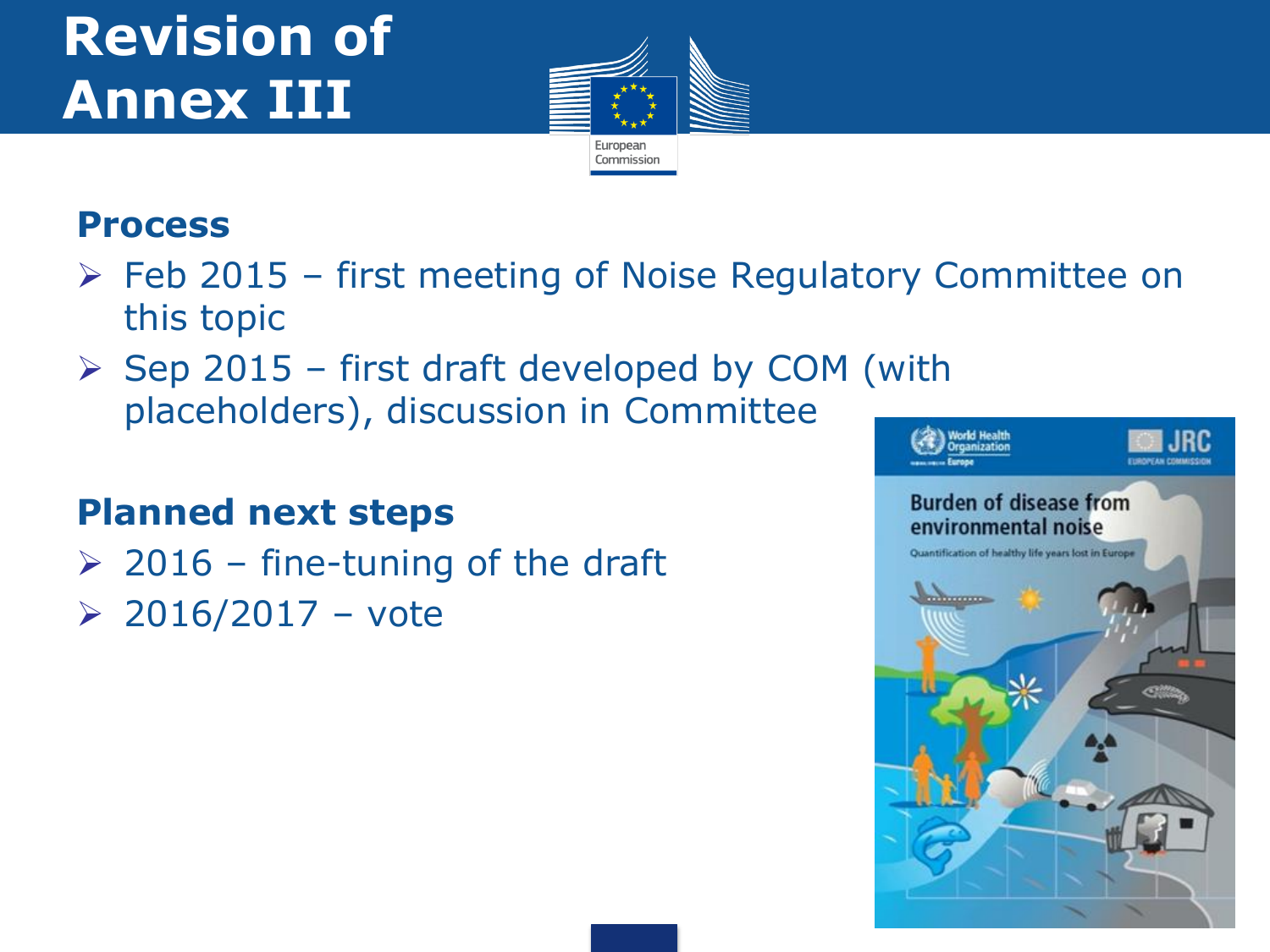## **Regulatory Fitness and Performance**

European Commission



### **aim:**

- **assess existing EU legislation**
- **to make it more effective and efficient**
- **without compromising policy objectives**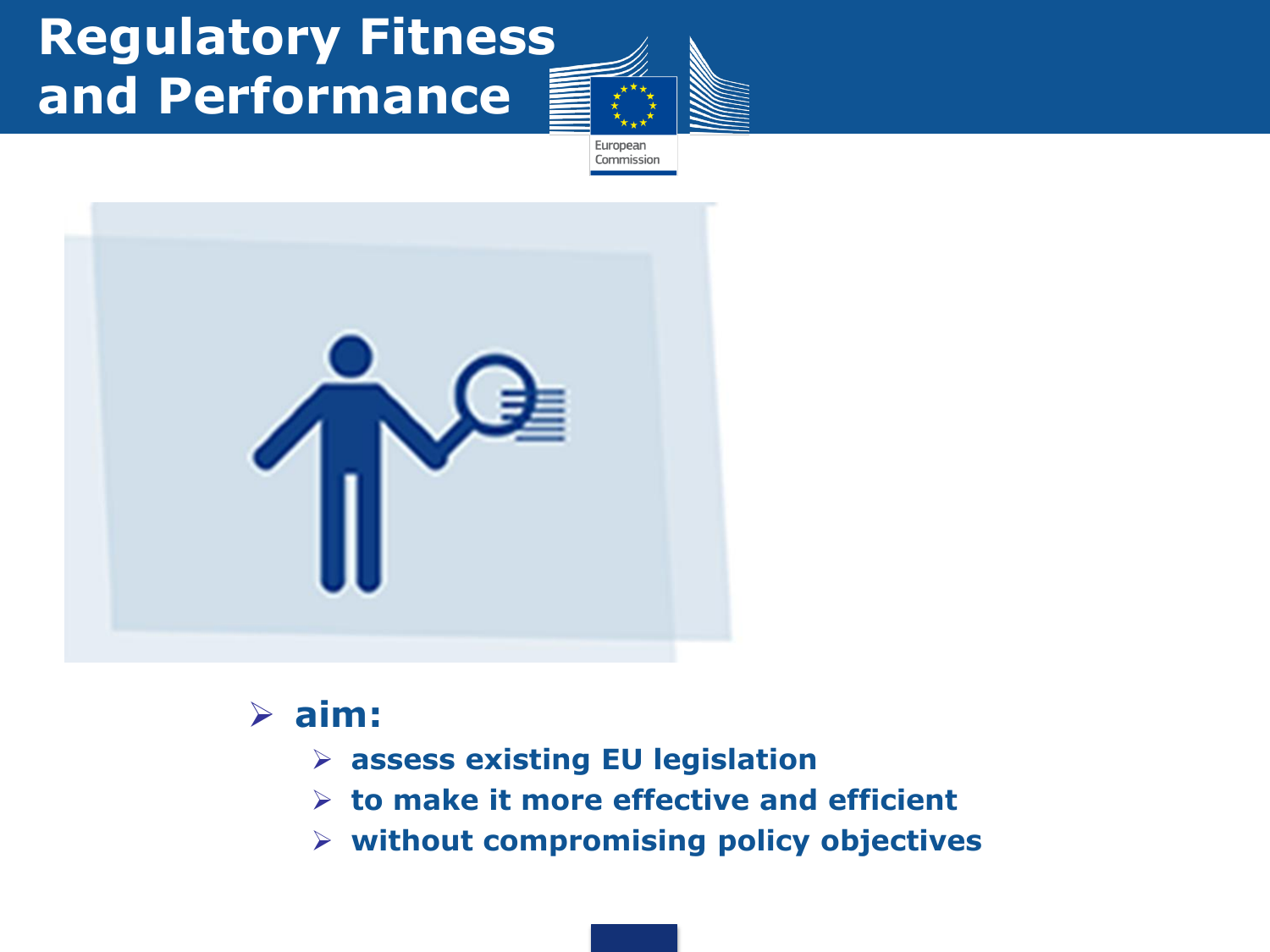# **REFIT of END**



### **Implementation**

- $\triangleright$  designation
- $\triangleright$  competent authorities
- $\triangleright$  noise limits and targets
- $\triangleright$  quiet areas
- $\triangleright$  strategic noise mapping
- $\triangleright$  action plans

### *An update of the 2011 implementation report*

### • **Evaluation**

- $\triangleright$  effective and efficient?
- coherent with other EU legislation?
- match current needs?
- $\triangleright$  additional value?
- $\triangleright$  benefits, costs and burdens

*Retrospective, with some prospective elements*

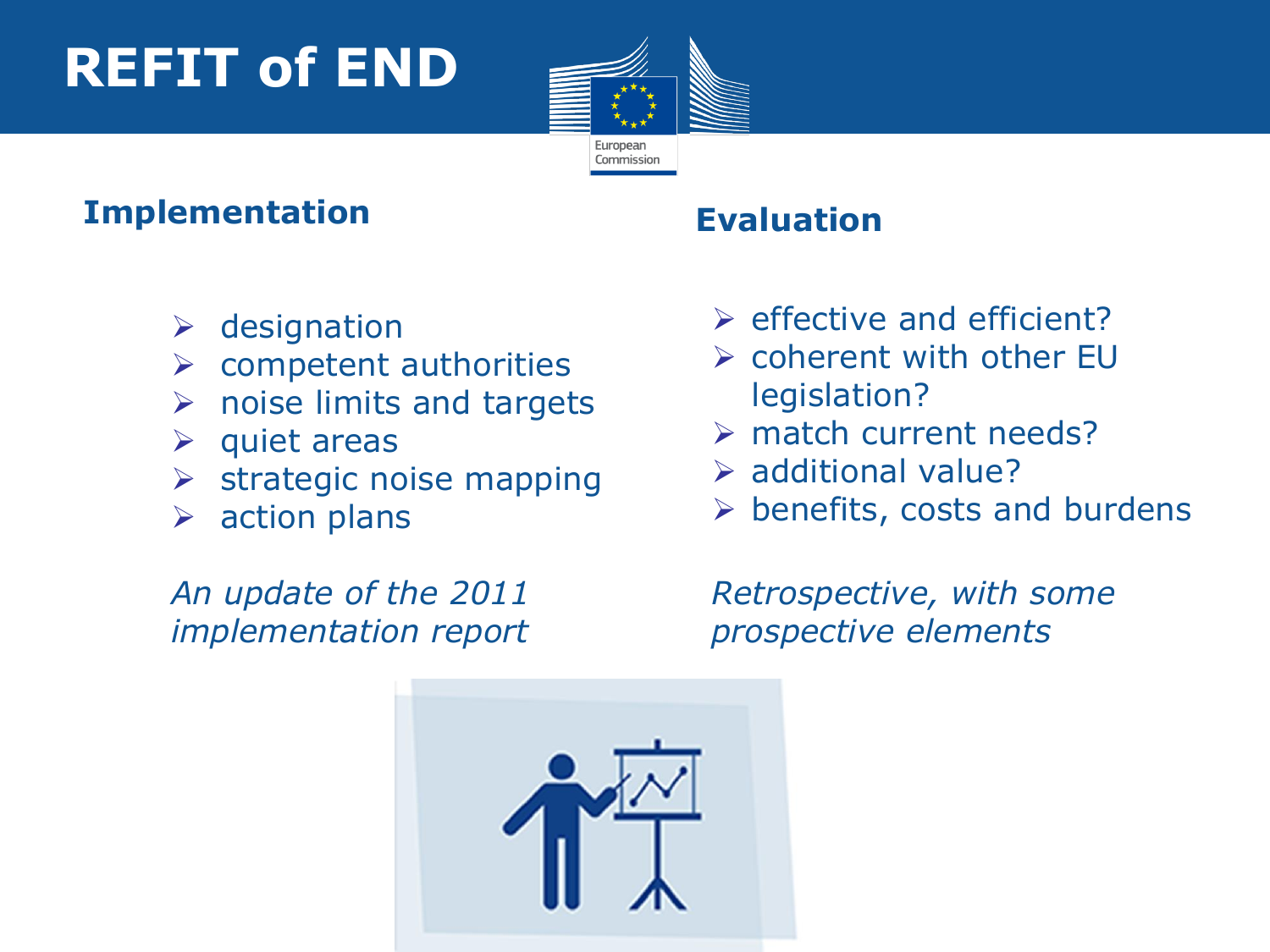# **END REFIT**



### **Methodology**

- $\triangleright$  work led by external contractor (CSES/Accon/URS)
- EU internal Steering Group (SG, MOVE, RTD, JRC, GROW, EEA)
- $\triangleright$  consultation of stakeholders through questionnaires/interviews/workshop/online consultation

### **Timeline**

- $\triangleright$  Nov 2014 beginning of process
- $\triangleright$  spring 2015 collection of data
- $\triangleright$  Sept 2015 workshop with stakeholders

### **Planned next steps**

- $\triangleright$  until 28 March 2016 online public consultation
- $\triangleright$  end 2016 evaluation report
- beginning 2017 implementation report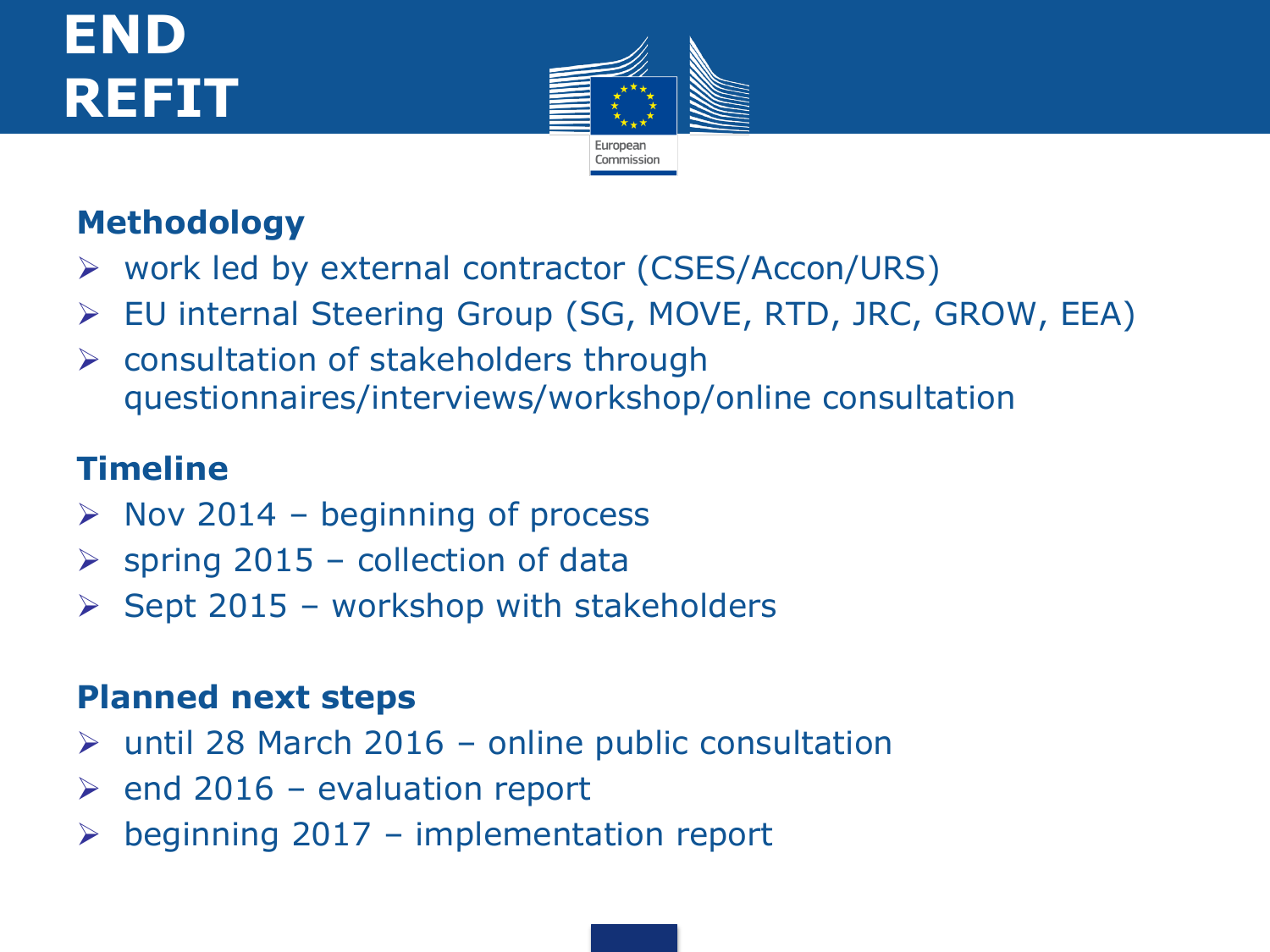# **findings 1**



# **Preliminary Implementation**

### **Delay in implementation**

 $\triangleright$  Due to lack of political will to allocate resources

### **Designation of agglomerations, roads, rails, airports**

 $\triangleright$  Lack of clarity of definitions (agglomeration, quiet area)

### **Competent authorities**

 $\triangleright$  Complex competency arrangements leading to delays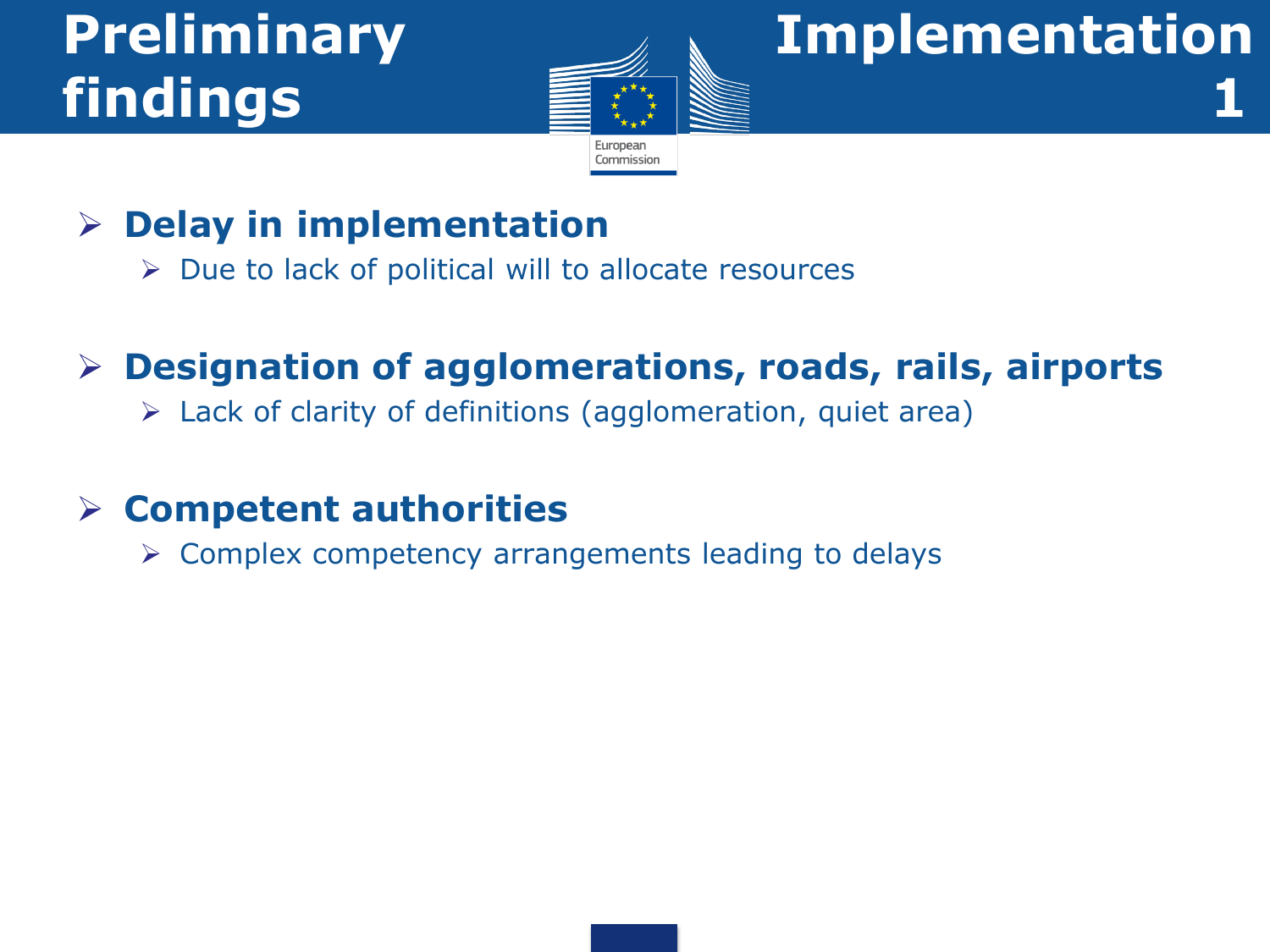# **findings 2**



# **Preliminary Implementation**

### **Noise limits and targets**

- $\triangleright$  Majority of MS (21) have noise limit values
- $\geq$  Less than 25% can confirm that these are being fully enforced

### **Quiet areas**

 $\triangleright$  Most MS have developed criteria to identify quiet areas, but vast majority have still not designated any quiet areas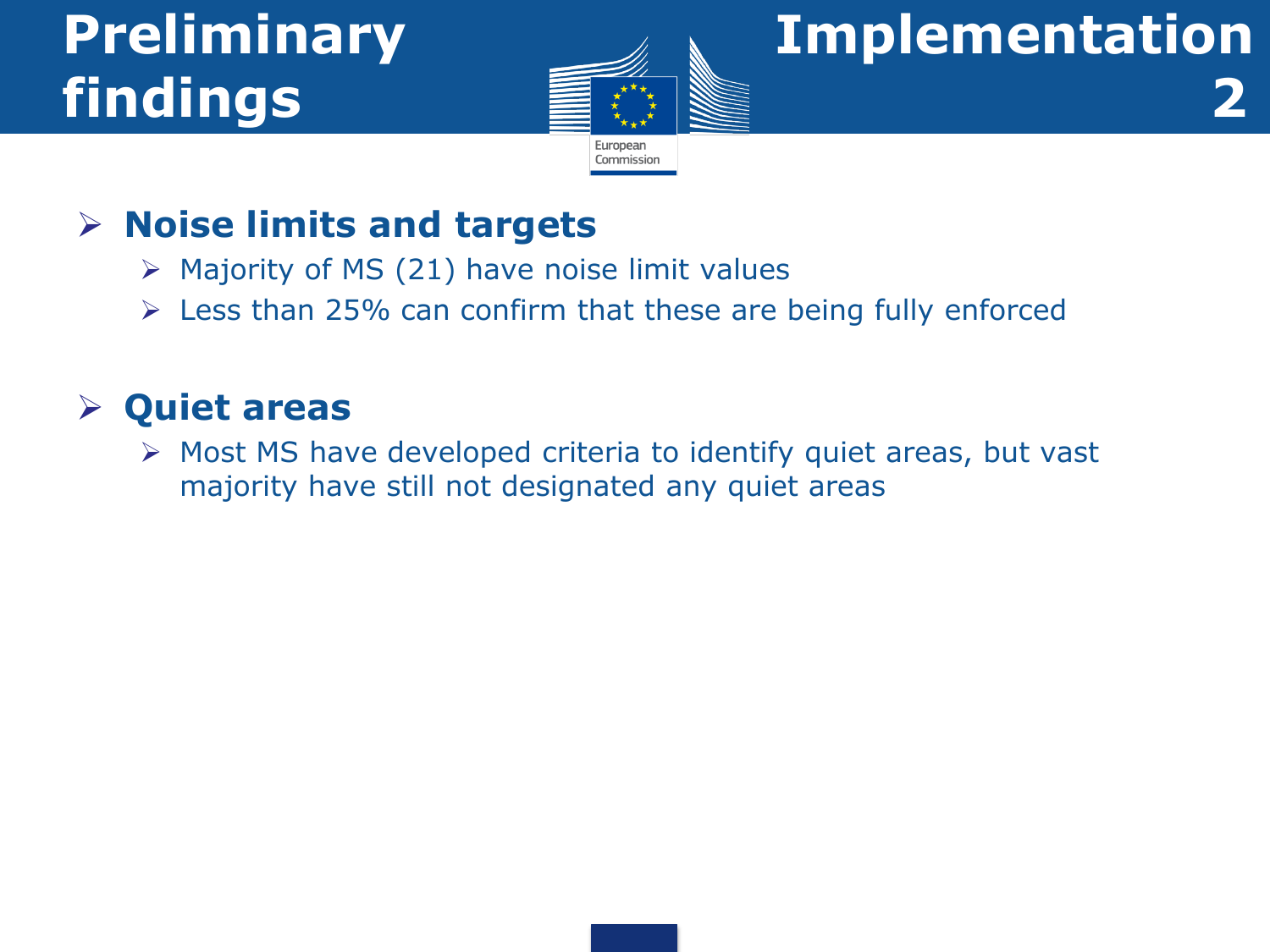# **findings 3**



# **Preliminary Implementation**

### **Strategic noise mapping**

- $\triangleright$  Lack of (speedy allocation of) human and financial resources
- $\triangleright$  Lack of adequate, compatible and reliable input data
- Lack of effective internal coordination at national, regional and local levels
- $\triangleright$  Data comparability issues

### **Action plans**

- $\triangleright$  1-year period between mapping and action planning too short
- $\triangleright$  Lack of enforcement mechanisms for noise-reducing measures
- $\triangleright$  Public consultation to be improved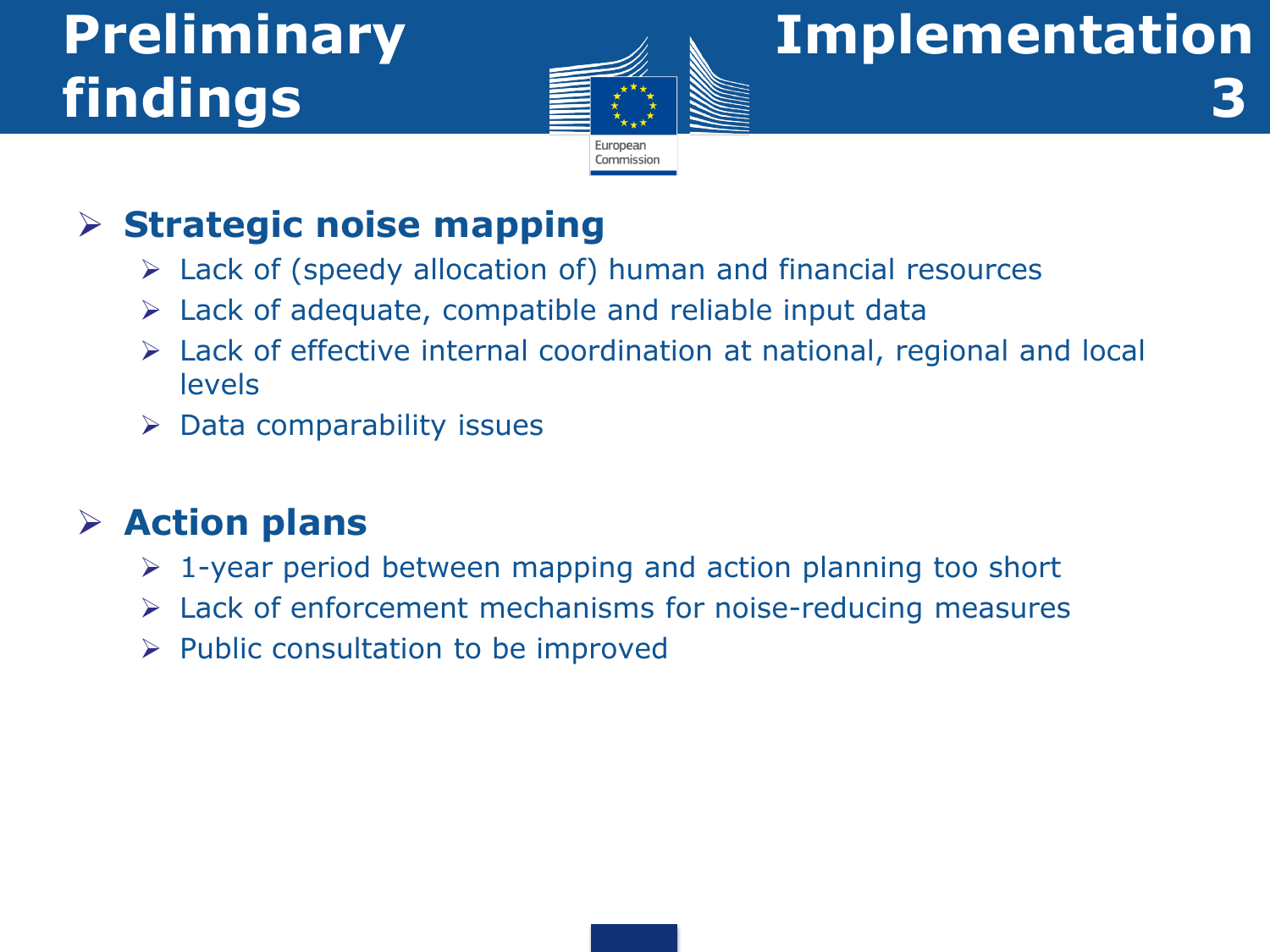# **Preliminary Andrew Evaluation findings 1**



### **Relevance**

- **>** Objectives remain relevant
- Directive has a relevant, but non-stated, implicit objective: protection of citizens from excessive noise

### **Coherence**

- ▶ Overall coherent
- $\triangleright$  Some small issues for improvement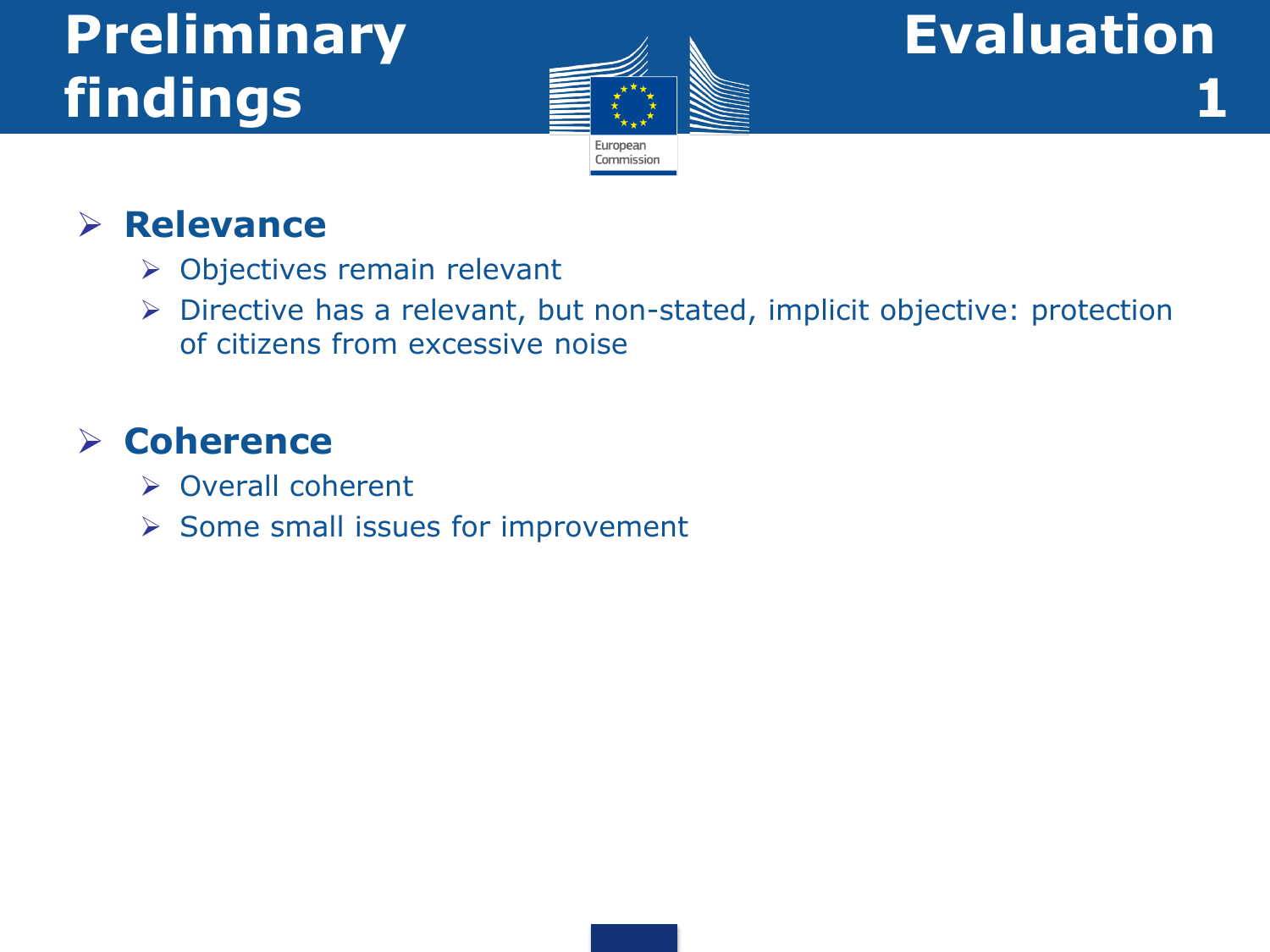# **Preliminary Algebra Evaluation findings 2**



### **Effectiveness**

- Common approach: introduction of CNOSSOS an important step
- $\triangleright$  Informing source legislation: reasonably effective

### **Efficiency**

- $\triangleright$  Admin costs overall reasonable
- **► Costs declined in second round**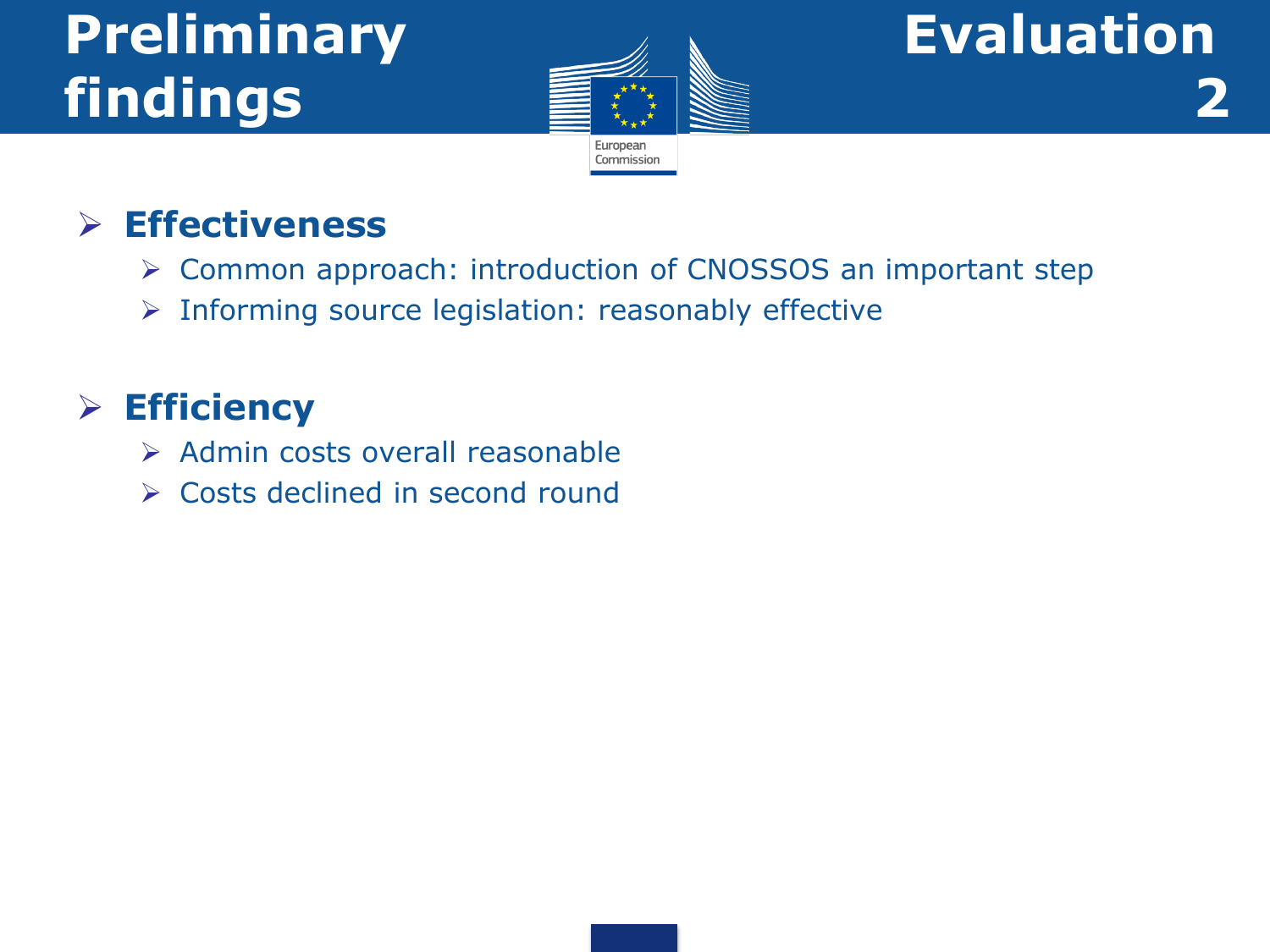# Preliminary Andrew Evaluation **Findings 3**



### **EU added value**

- $\triangleright$  Puts issue on agenda in MS
- $\triangleright$  Important to inform source legislation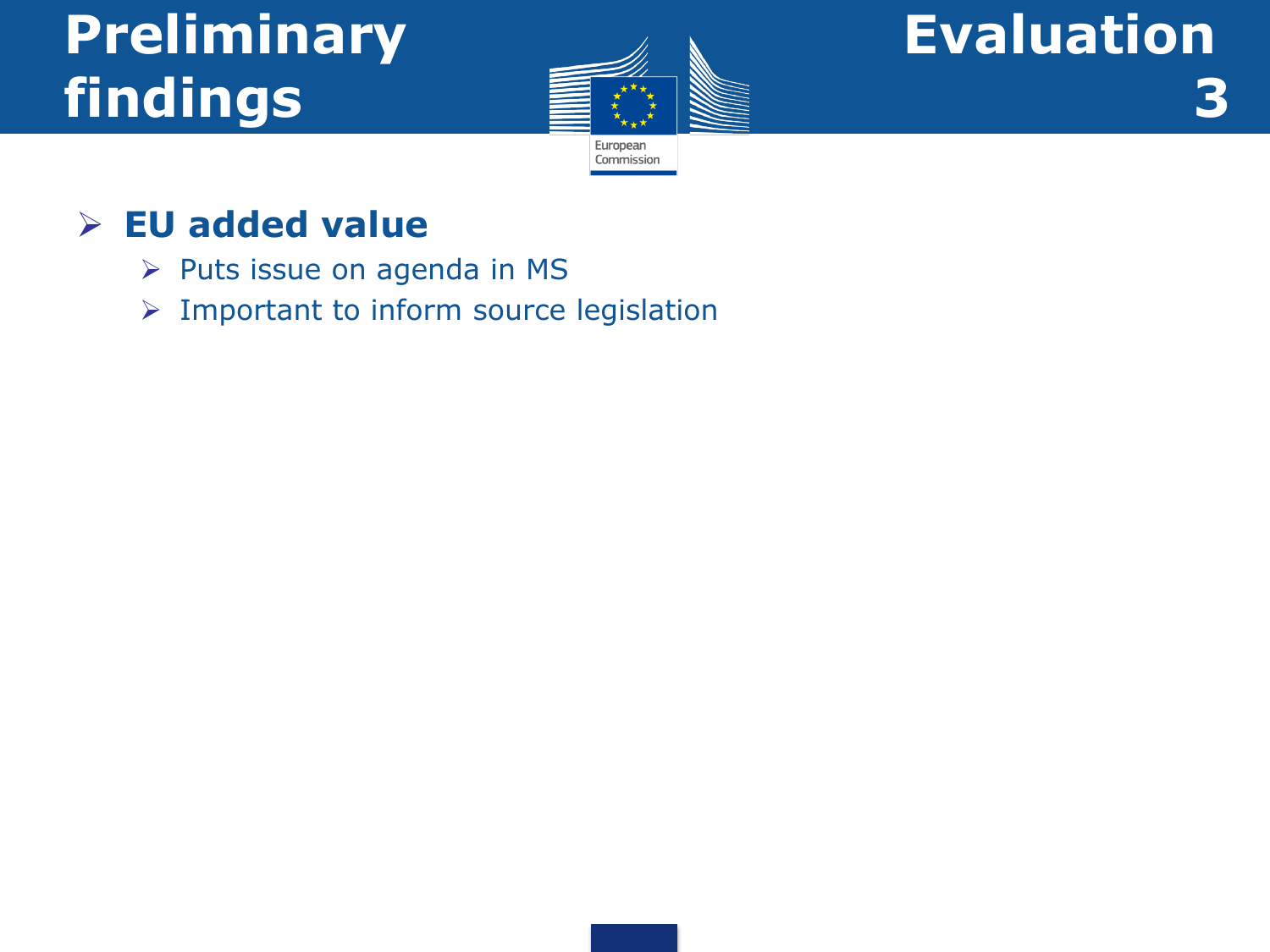# **Public consultation**



### Accessible at **http://ec.europa.eu/environment/consultations/noise\_2015 \_en.htm**

### **Open until 28 March 2016!**